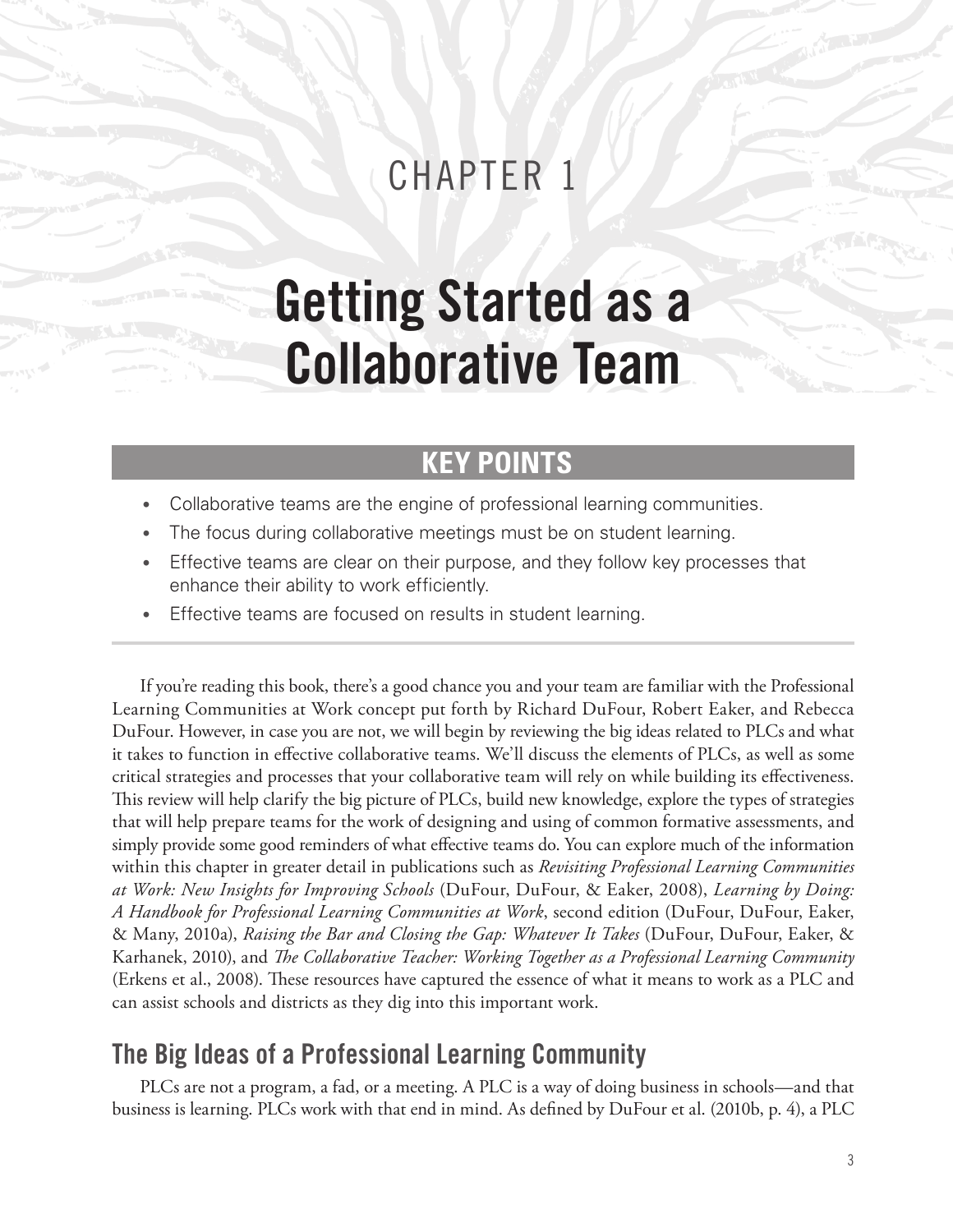is "an ongoing process in which educators work collaboratively in recurring cycles of collective inquiry and action research to achieve better results for the students they serve." PLCs, they continue, "operate under the assumption that the key to improved learning for students is continuous job-embedded learning for educators" (p. 4).

The term *professional learning community* describes a culture and structure now being employed by tens of thousands of schools and districts—not just across North America, but around the world. PLCs are based on the beliefs and practices of highly effective organizations and schools (Newmann & Wehlage, 1995; Senge, 1990) and characterized by three big ideas that guide their work (DuFour & Eaker, 2008):

- 1. **A focus on learning—**Schools that operate as PLCs have a constant eye on learning and will stop at nothing to ensure high levels of learning for all students. This commitment is shared across all members of the learning community and assumes that everyone will work together to examine and change instructional practices to make sure all students learn at high levels. Rather than view their role as serving only those students who are in their classroom, teachers assume collective responsibility for the learning of all students. As a result of this collective responsibility, the pathway for attaining high levels of learning isn't achieved through random acts of improvement implemented in isolation by individual teachers, but rather through systematic improvements that enhance the learning of all students.
- 2. **A culture of collaboration—**In a PLC, there is a collective commitment to *all* students in the school. The traditional line that divides "your" students versus "mine" evaporates into a culture of "our" students. Teams are responsible for the learning of all students, and in order to get there, everyone's efforts are pointed in the same direction. To that end, it's impossible for teachers working in isolation to ensure high levels of learning for all students. It's clear that the task is too great, and few, if any, teachers are equipped with all the knowledge or the energy to make it happen on their own. In a PLC, teacher teams collaborate to define what students need to know and do, monitor their learning, and respond systematically when students aren't learning essential concepts and skills. Teachers share their best instructional practices so that all students can benefit. Consequently, students receive a guaranteed and viable curriculum, one that's clearly defined and consistently delivered regardless of what teacher they have (Marzano, 2003). Their learning is the focus of an entire team, and they reap the expertise of all of its members in a systematic fashion.
- 3. **A focus on results—**In a PLC, there is a significant shift from a focus on *teaching* to a focus on *learning.* Merely discussing strategies or sharing best practices isn't enough. PLCs focus on the collective impact their professional practice has on student learning, and that impact is measured along the way by collecting and responding to meaningful data. DuFour (2004) says it best when he states that the mission "is not simply to ensure that students are taught but to ensure that they learn" (p. 1). The all-too familiar phrase "I taught it, they just didn't learn it" is the antithesis of PLCs. In PLCs, it's all about what students have learned—not what teachers have taught. This constant focus on results in student learning is the impetus for developing and using common formative assessments, as well as any subsequent interventions that provide students with additional time and support.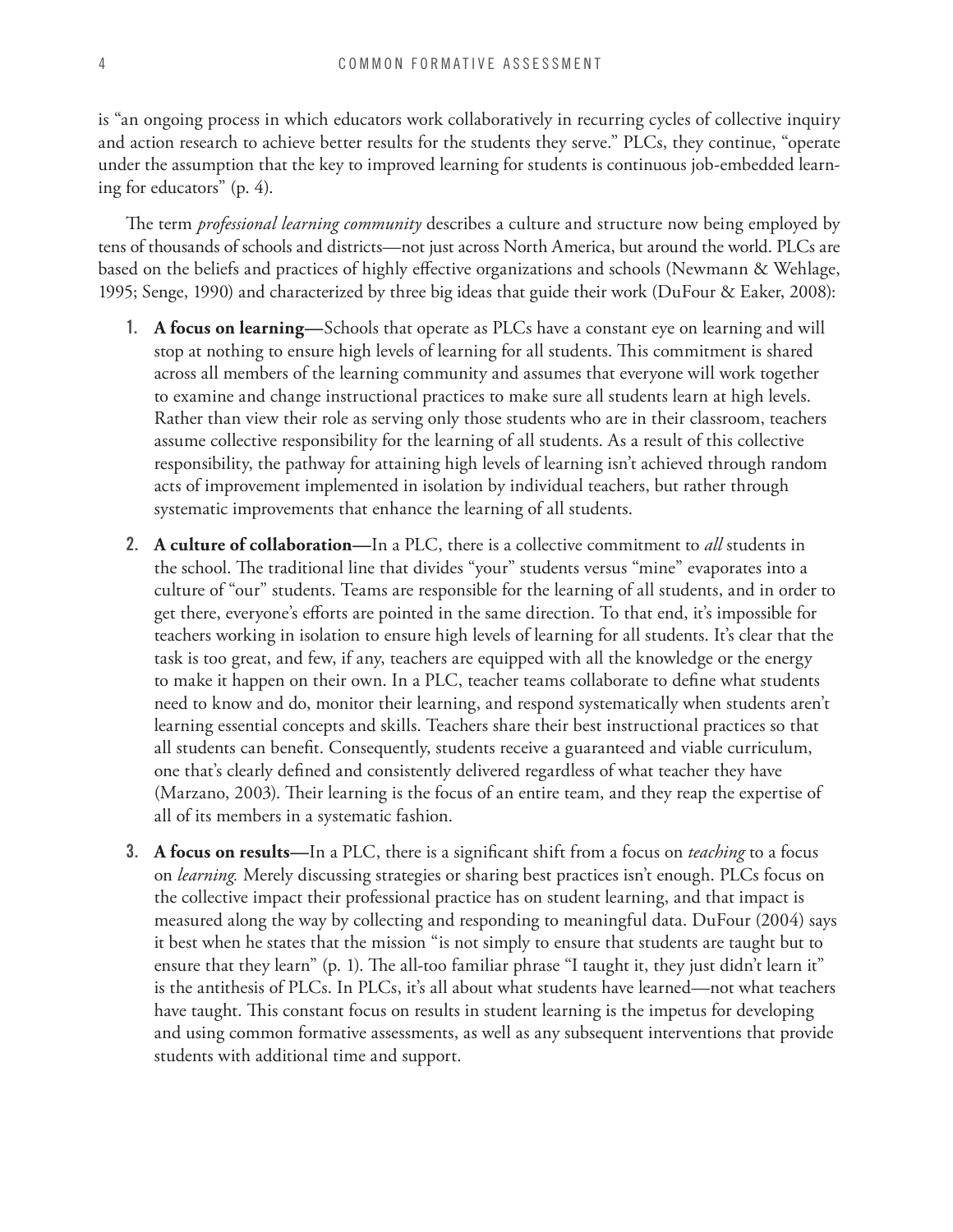#### The Role of Teams in a PLC

According to DuFour, DuFour, and Eaker (2008), the engine behind school improvement in a professional learning community is the team—grade-level teams, departmental teams, or cross-departmental teams. The actions of these teams are guided by the following questions:

- What do we want students to know and do?
- How do we know they are learning?
- What do we do when they're not learning?
- How do we respond when they've already learned the information?

Simply put, the power of improvement lies within the team—"a group of people working *interdependently* to achieve a *common goal* for which members are held *mutually accountable*" (DuFour et al., 2010b, p. 6). The goal is to improve student learning, and teams are committed to examining and adjusting their practices so that all students walk away knowing and being able to do the things that are considered essential. The focus on a common goal is what differentiates a truly collaborative team within a PLC from a more traditional grade-level or course team. The ultimate focus of a collaborative team working within a PLC is placed squarely and consistently on student learning, not merely on the adult behaviors or the products they create. Effective teams have established a culture and a structure that enables them to do the work of clarifying their curriculum, identifying measures that monitor the learning of their students, intervening to ensure that students get needed additional time and support, and differentiating their instruction so that all students, no matter where they are, learn at high levels.

John Hattie (2009), in his book *Visible Learning: A Synthesis of Over 800 Meta-Analyses Relating to Achievement*, examines numerous instructional practices and concludes that teachers working together in collaborative teams to clarify what students must learn, gather evidence of learning, and analyze that evidence so that they can identify the most powerful teaching strategy is indeed the practice that yields the most results in improving student learning. Getting this powerful continuous improvement model in place requires both structural adjustments and cultural shifts.

#### The Nuts and Bolts of Working as a Team

Before you and your team can move forward with the work of creating and implementing common formative assessments, there are some foundational structures and processes to establish. Let's examine these key factors.

#### *Time to Collaborate*

The first, and perhaps most obvious, factor is that your team must have time to collaborate on a frequent basis. The work of developing common assessments is not something that can be accomplished simply by meeting as a team once each quarter or even once monthly. To build clarity and consistency across our classrooms so that all students learn at high levels, team members need to meet with a high level of regularity. Rather than collaborating periodically during isolated events, teams need to establish a work flow that connects their actions from meeting to meeting, with little time between.

Schools of all sizes and grade levels have identified a number of ways to find time during the instructional day so that teachers are empowered to collaborate. These include the restructuring of their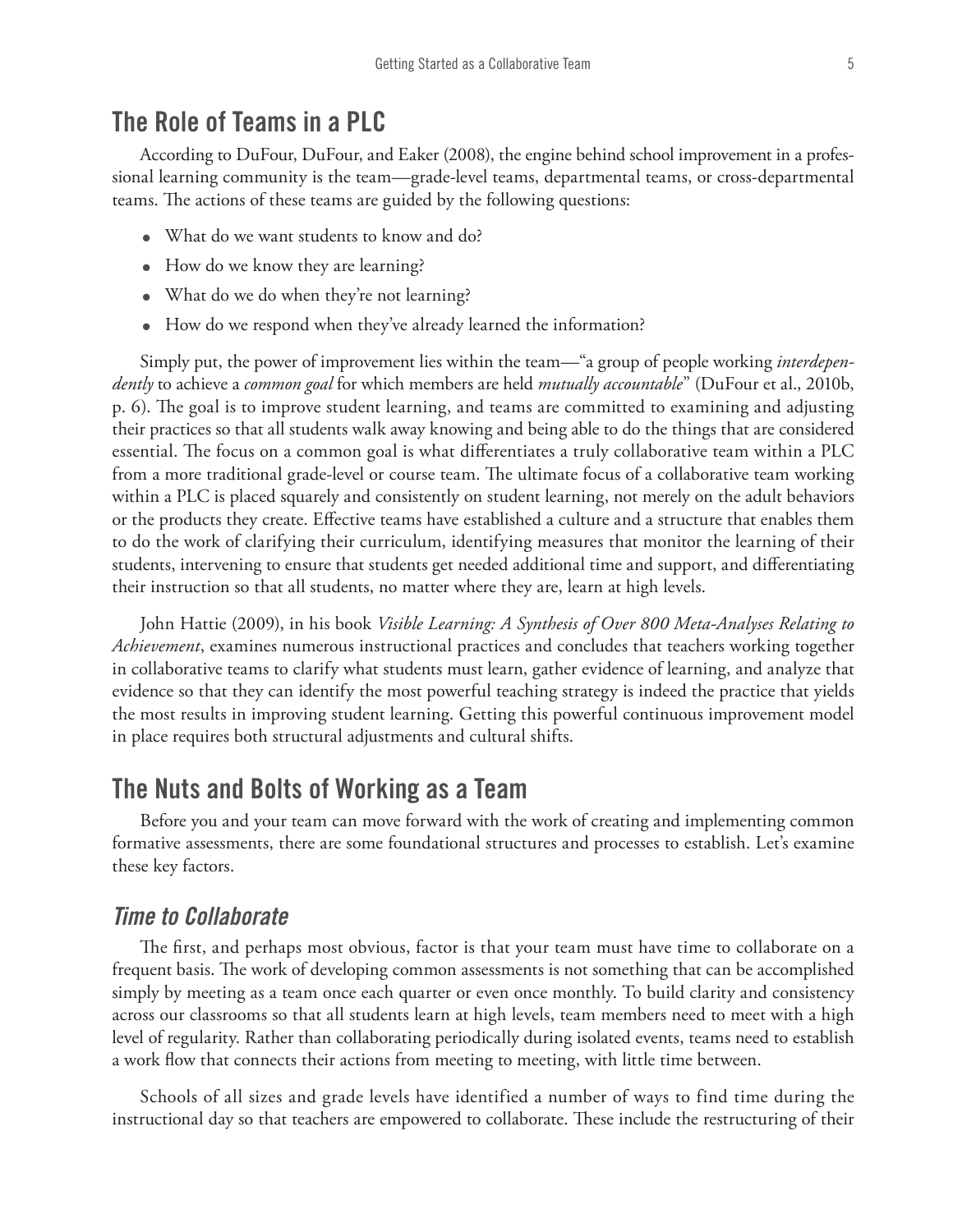instructional day, identifying common prep periods, conducting late-start or early-out schedules, and establishing periods of the week or day during which teacher teams can capture collaborative time. A number of additional ideas for finding time appear on the AllThingsPLC website (www.allthingsplc.info), a tremendous online resource that contains articles, blogs, and recommendations from people in the field who are successfully implementing PLCs. There are suggestions that apply to a number of types of teams, including grade-alike and course-alike teams, departmental teams (teaching similar content, but not necessarily the same course), and e-teams (electronic).

#### *Clarity of Purpose and Commitment*

Once your team has been defined and has established a structure for meeting on a frequent basis, it's critical to affirm your mission—your fundamental purpose. In a PLC, that mission is to improve student learning, and all members have a clear and collective understanding of the work to be done. There is not merely an individual commitment from each member of the team, but a team commitment for members to hold themselves accountable to that purpose. While your school may have worked through the process of clarifying its mission, vision, values, and goals, you need to purposefully transfer the conversation to the team level. We highly recommend taking the time to collectively answer these questions: Why do we exist as a collaborative team? What commitments do we make to accomplish this work? The answers will help define and focus your team's mission and unite members by establishing a formal commitment to place student learning at the core of all the team does. If your team hasn't extended that same clarity to its work, it risks the danger of getting off track, or veering off on a nonproductive tangent that's not focused on student learning.

A clear mission or purpose helps to guide team actions and the focus of every member. As a lighthouse guides ships through the fog, the clear purpose of working to improve student learning illuminates the intended course of teamwork. From time to time, teams may experience conversations that are challenging or processes that are unclear. Having that lighthouse that every member of the team can point to during those foggy times can keep teams on a path that is meaningful. In practice, some mature teams have set the expectation that their time will be focused on student learning. They hold themselves to this expectation by bringing evidence of student learning (such as assessment results or student work) to every meeting. They have clear agreement about what they must accomplish and hold each other accountable to stay the course toward that mission.

#### *A Clear Picture of the Process*

Effective teams in PLCs understand that there is a work flow inherent within the collaborative process. We recommend following a cycle of collective inquiry, sometimes referred to as the Plan, Do, Study, Act cycle (Deming, 1968), which embeds the use of data and reflective practices throughout. The model provides a structure for action research, provides a process to target an area for improvement, and identifies specific strategies for that improvement. During the implementation of those strategies, teams collect evidence along the way, and then collectively examine the results to determine their effectiveness as well as implications for further practice. Here's how it might play out for a team across a period of time:

1. **Plan—**Create an instruction and assessment plan. The team identifies the next instructional segment and the most essential learning or outcomes (power standards) to be addressed. They reflect on the data from prior assessments, or even the previous year, to determine if there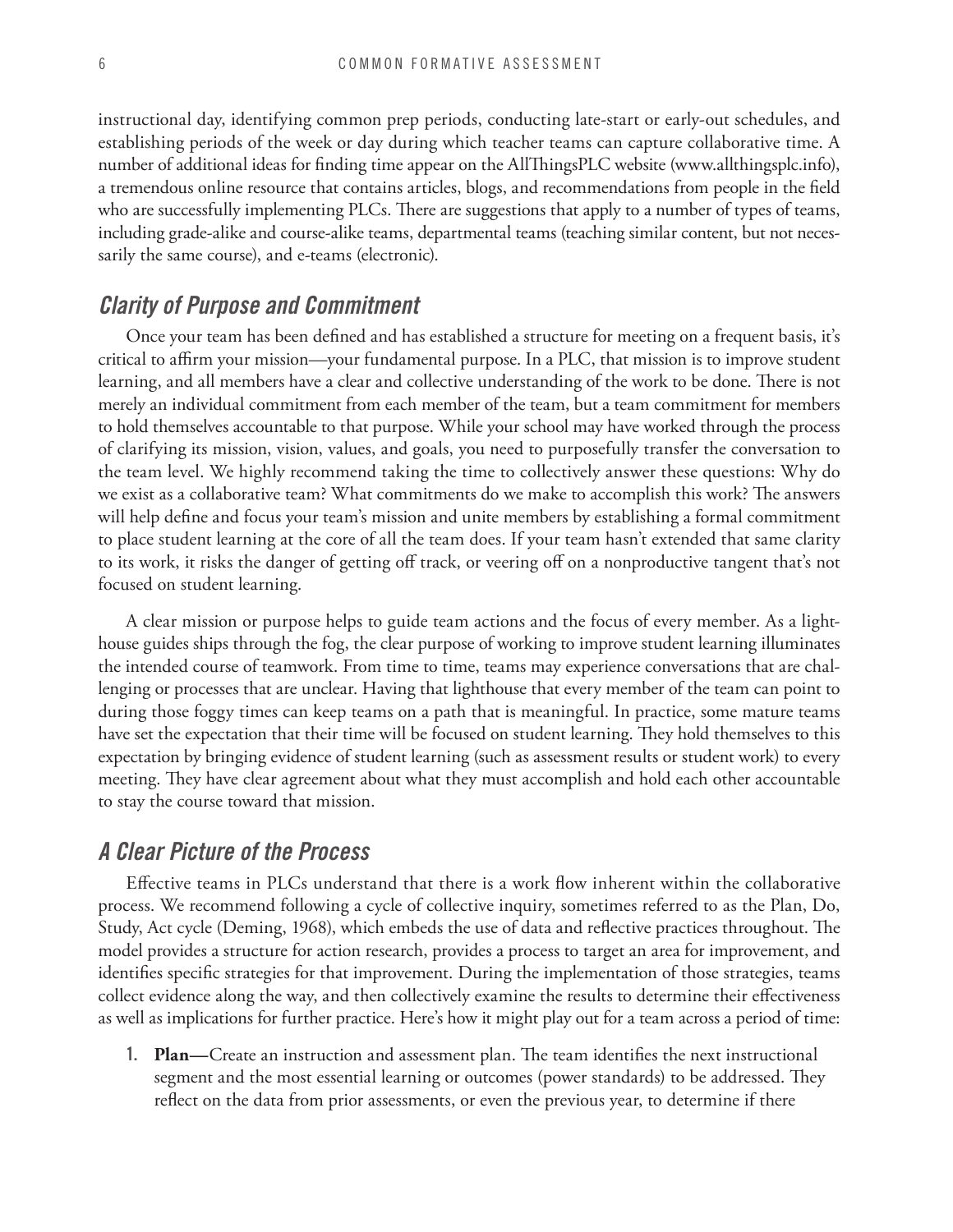are any learning targets that were particularly challenging for students. After establishing a SMART goal (one that is strategic and specific, measurable, attainable, results oriented, and time bound; O'Neill & Conzemius, 2006), they discuss potential common formative assessment items and establish a timeline for their implementation.

- 2. **Do—**Execute the plan. The team implements the instructional plan and gathers data along the way through common formative assessments—assessments created collaboratively by a team of teachers from the same grade level or course.
- 3. **Study—**Study the results. Collectively, the team examines the results of its common formative assessments and identifies patterns that emerge, including common student errors and differences in results between classrooms.
- 4. **Act—**Take action. Armed with this new information, the team moves forward in providing brief, but powerful interventions that provide additional time and support for those students who did not attain the targeted skills and concepts. Additionally, team members might include in their teaching repertoire any successful strategies that they discovered when analyzing data with their colleagues.

The Work Cycle for Teams tool (page 98 in the Tools for Teams appendix) further describes the Plan, Do, Study, Act cycle and will help guide your team through this process. (Note: This cycle also includes a Prepare phase that relates to the development of team norms in preparation for collaborative work.)

#### *Norms for Working Together*

Team *norms* are agreed-on day-to-day behaviors—collective commitments—that the team will follow in order to work purposefully and productively. Norms define *how* each member of the team will function or act within the context of collaboration (DuFour, DuFour, Eaker, & Karhanek, 2010). Why is this important? Let's first think about what effective teams look like. Members of effective teams are able to navigate through a number of issues and remain professional and open to the input of their colleagues. They are respectful of differing opinions, and they work to build consensus, rather than overpowering opposing views. This does not happen without specifically defining *norms*—the way that every team member commits to doing business with other members of their team. Here are some examples of norms for collaborative teams:

- We will arrive prepared and on time.
- We will be participant members.
- We will stick to our focus on student learning during our meetings.
- We will listen to others' opinions respectfully and will use a consensus process.
- • We will base our decisions on data.
- We will not blame the students.

Norms serve as an important vehicle to support the cultural shifts within your team or school from one in which teachers work in isolation, making all instructional decisions independently, to one in which teams work not just collaboratively but interdependently. In this collaborative culture, teachers must put aside their personal preferences and assumptions for the good of the whole team. Once these decisions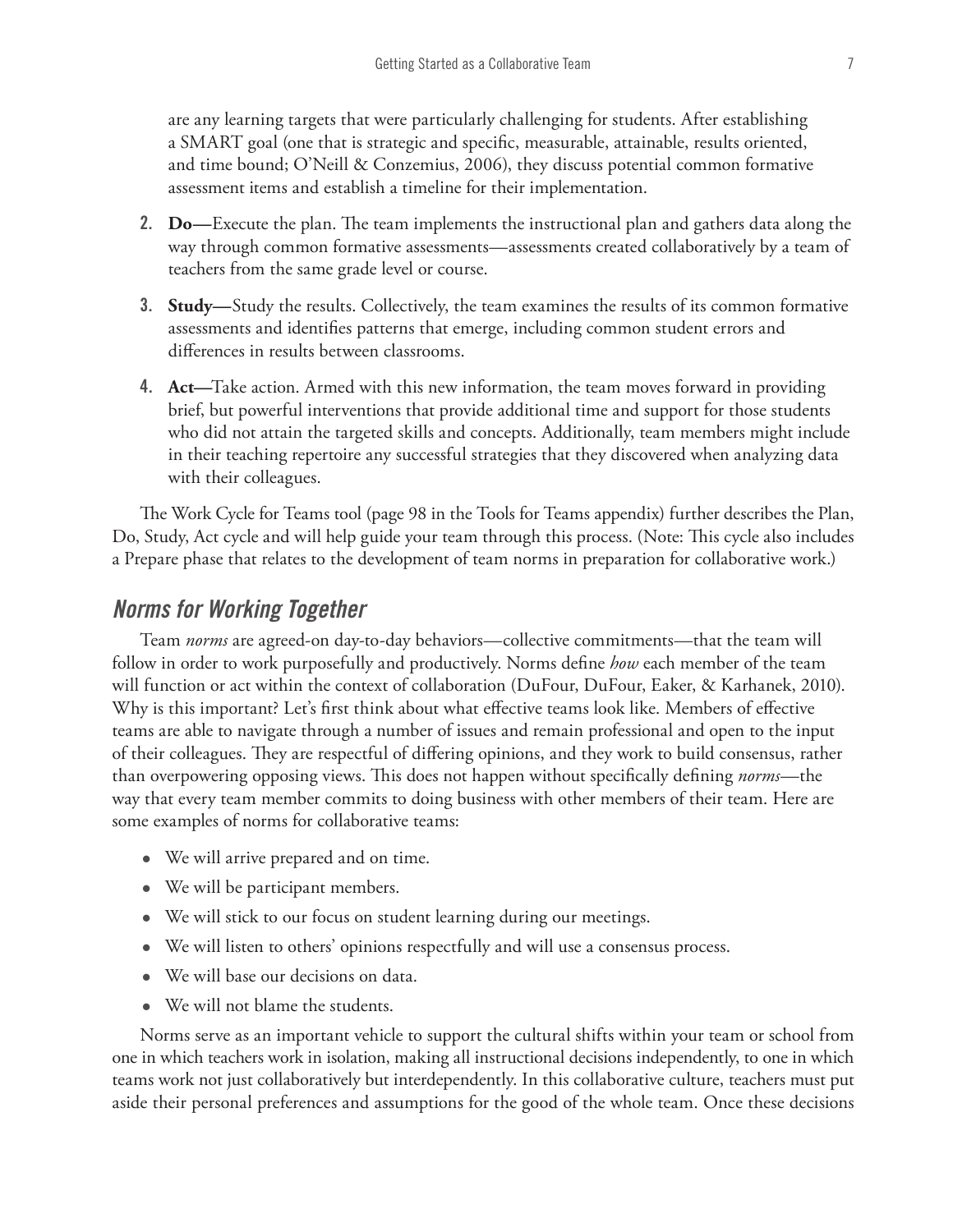cross the classroom door, their impact becomes much more imperative, and the reliance on the team's collective commitments will make or break how the decisions play out. Consider, for example, a teacher who is now required to change a favorite unit or shorten the time spent teaching a particular concept because the team has agreed to have students ready for a common formative assessment by a certain date. The norm for that team is that it will use consensus as a process for identifying actions within the team. If the teacher does not adhere to the agreement, she is breaking the norm, and the within-group accountability and trust is at risk.

If your team has not yet established its norms for working together, we encourage you to use the process outlined in *Learning by Doing* (DuFour et al., 2010a, pp. 137–138). If your team has already established its norms, we recommend that you review and refine them on a regular basis.

#### *Consensus-Building Strategies*

When teachers work together with their colleagues, there can be both positive energy and challenging moments. Teams are often faced with difficult conversations and differences of opinion. For example, in the midst of determining the best way to assess essential learnings, members of the team may express very clear preferences that disagree with those expressed by others. To harness that energy and direct it in a positive fashion, teams must employ a respectful decision-making process that keeps the basic tenets of effective collaboration in effect. DuFour et al.'s (2010b) definition of consensus captures the essence of this powerful process: "Consensus is achieved when (1) all points of view have not only been heard but also solicited, and (2) the will of the group is evident even to those who most oppose it" (p. 2). The consensus process is designed to identify solutions, but in a way that brings out critical information about each potential option being explored and weighs that option in an objective fashion. The process yields the best solution that's available to the team at that moment in time and is not based on meeting halfway or voting. The steps to building consensus include:

- **Step one—**Build shared knowledge (of the issue).
- • **Step two—**Define the problem and determine any criteria that would need to be met in order for the solution to be considered acceptable. (For example, the solution can't increase costs, or it must be accomplishable during the instructional day.)
- **Step three—**Participate in guided brainstorming or input on solutions.
- **Step four—**Prune the solutions.
- **Step five—**Identify a solution that meets acceptability criteria.
- **Step six—**Establish final consensus.

When teams are working to reach consensus, it's important to assign various roles in support of the process. One of the most crucial roles is that of the facilitator. Facilitators are the emcees of the process and help the team move through the steps and adhere to the agreed-on course of action. They will also make adjustments as needed, such as taking a pause to restate what has already been agreed on, or restating the focus question. It's also helpful to have a recorder, a timekeeper, and someone to help monitor the norms.

Consider this scenario: A grade-level team is trying to decide how best to move forward with the results of its common formative assessments. The members each have different opinions about how best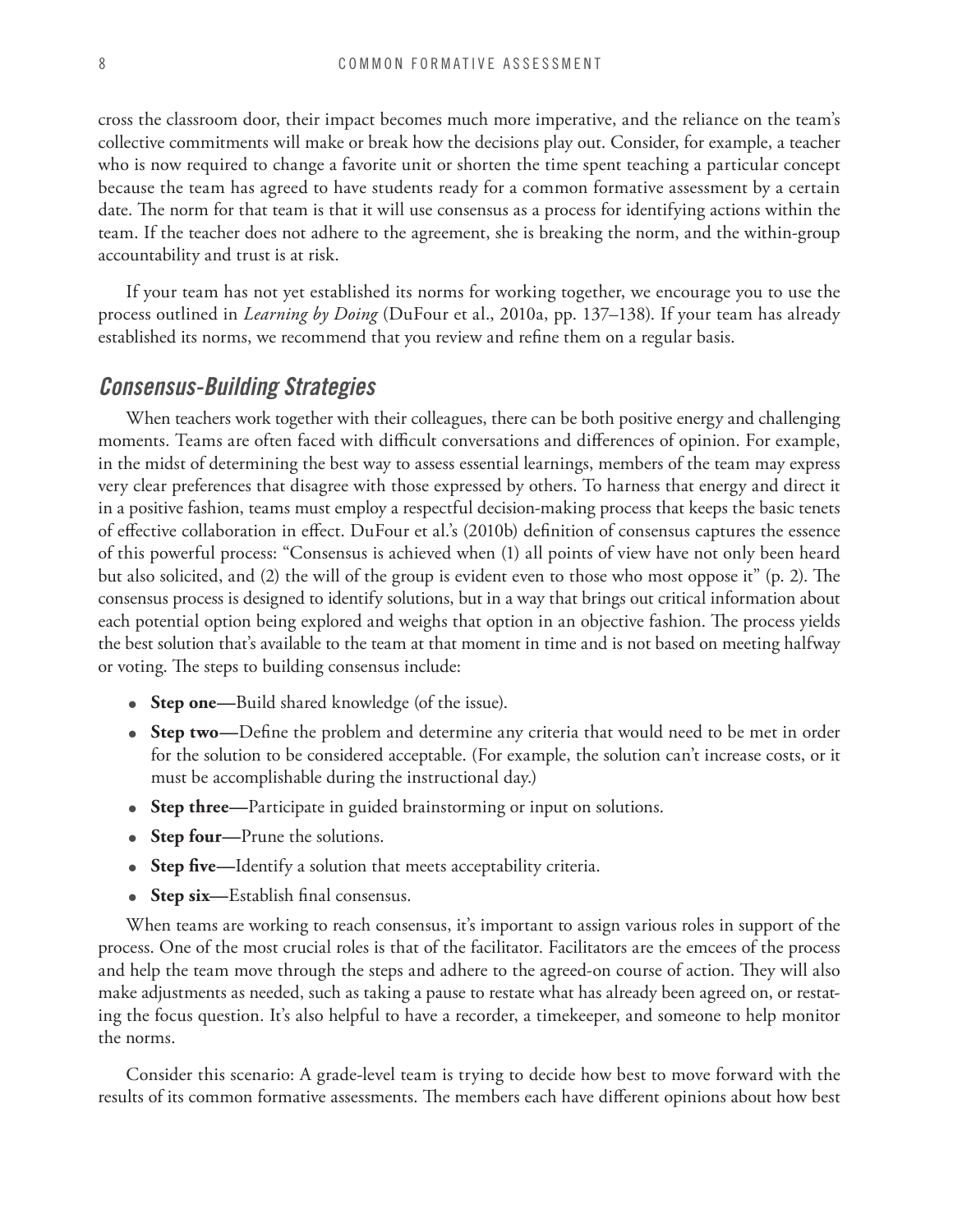to provide corrective instruction based on the results. For example, one teacher thinks that each member should serve his or her own students, while another thinks students might be clustered and divided across the four classrooms at that grade level, with each teacher serving a group of students based on need. Rather than spinning off in various directions or raising angst about whose idea is better, the team members followed the steps to building consensus.

First, they affirmed their purpose for providing additional time and support to students who were struggling (step one). After examining the potential numbers of students who would need this support, they generated criteria for acceptability of their potential solutions (step two). One of their criteria supported the concept that the solution would enable team members to work efficiently without duplicating efforts. They then generated potential solutions for providing corrective instruction to their students (step three). During this time, the individuals proposing the solutions had the opportunity to clarify and answer questions from members of the group. During this time, however, members of the team were not allowed to *evaluate* solutions. After all ideas were exhausted, the team weighed each solution against its criteria for acceptability (steps four and five). The solution that was determined to meet the criteria most effectively was a hybrid solution: teachers would swap students twice weekly to receive differentiated instruction, including interventions, based on their common assessment results. To determine final consensus (step six), they used a Fist to Five strategy (see the following feature box for more details) to determine the level of comfort and commitment to implement the solution. In the end, the group felt that its ideas were heard and that the best decision was made that would support student needs.

*Fist to Five* is a quick strategy used in a variety of organizations to check a group's agreement with a proposed solution or concept (DuFour et al., 2010a). No materials or equipment are needed. Here's how it works. After stating the proposal, the facilitator asks individuals to react to a proposal by raising the number of fingers that correspond to their position:

- **5 fingers**—I'm all for the idea. I can be a leader.
- **4 fingers—**I'm for the idea. I can provide support.
- **3 fingers—**I'm not sure, but I am willing to trust the group's opinion.
- **2 fingers—**I'm not sure. I need more discussion.
- **1 finger—**I can't support it at this time. I need more information.
- **0 fingers (fist)—**No. I need an alternative that I can support.

When viewing a room of raised hands, it's important to read the room and get a sense of where the group lies in terms of its acceptance of a proposal. You may see a large amount of agreement, or you may see large variation in the number of fingers raised. Whoever is facilitating the conversation should acknowledge the level of agreement and make general statements such as, "It appears that most of the people here are willing to support this idea," if most hands are showing 4s and 5s. If a significant number of individuals are showing two or fewer fingers, there may need to be more discussion to understand the concerns.

Remember, however, the definition of consensus is *not* that everybody agrees. Rather, you have reached consensus when the *will of the group* is clearly evident, even to those who individually oppose it (DuFour et al., 2010a), and regardless of their opinion, they agree to move forward with the decision and not sabotage the implementation.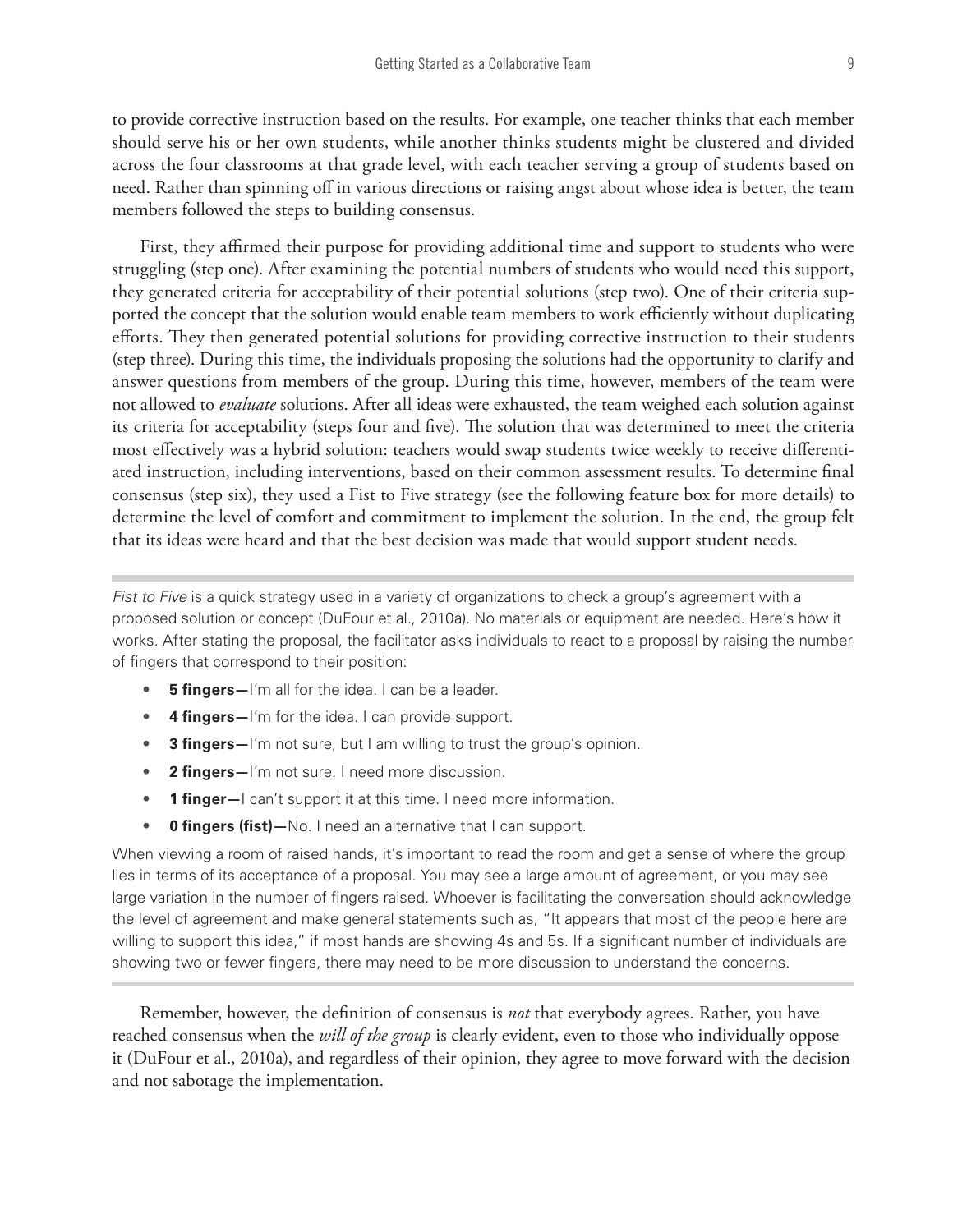#### *A Commitment and Process for Examining Results*

It should be evident that a major premise in PLCs is that collaborative conversations take place around results and that those results are made transparent to all members of the team. Given this continuous focus on the examination of results in a PLC, teams must be comfortable working with data in a collective fashion. To that end, it's essential that teams examine their norms to ensure that they support collaboration around data. Having such norms provides parameters for discussing and examining data in a way that will lessen any potential for individuals to feel threatened or challenged. For example, a team norm might include the following: "We will examine our results without judgment, but with the interest of learning from each other," or "We will use evidence of our effectiveness to make continuous improvements in learning."

Additionally, teams will benefit greatly from using protocols to guide conversations around data. A *protocol* is simply an outline of steps and guidelines that helps teams structure productive conversations around such things as looking at student work, analyzing assessment results, or conducting lesson studies. There are a number of protocols available for use by teams, and many teams create their own. We highly recommend that teams take advantage of these to facilitate conversations throughout the process of not only looking at data but also for discussing instructional practices and calibrating the scoring of student work. A number of protocols are referenced and included in this book to assist teams.

#### *Development of Purposeful Products*

Effective teams have something to show for their collaborative time, and those products are purposeful. The products they create vary based on the current goals of the team, but may include items such as a listing of identified power standards, pacing guides, standards-aligned units, and products in support of common formative assessments, such as scoring rubrics. Not only do these products provide evidence of the team's collaboration, but they build momentum within the team in that they are meaningful and focused on student learning. A great reference for guiding teams through the process of creating critical and purposeful products is Critical Issues for Team Consideration in *Learning by Doing: A Handbook for Professional Learning Communities at Work* (DuFour et al., 2010a, pp. 130–131). Visit **go.solution-tree .com/assessment** to download this tool, which lists eighteen critical issues and a rating scale to evaluate where your team stands on the issues.

#### Where Do We Start?

Your team's goal is to hit the ground running and develop meaningful products that empower you toward continuous improvement in student learning. Following are strategies that help your team do just that. The overarching goal of each of these strategies is to focus and maximize the amount of time the team has to develop meaningful products, not to detract from that time. If your processes and systems are efficient and concise, they will help your team stay on track.

#### *Prepare for Efficient and Focused Meetings*

Chances are you've been at a meeting that was not well organized or efficient. What were your thoughts about attending another one? You were probably less than enthusiastic. Let's think about our team meetings. Don't we want those to be highly organized and efficient so that our time is well spent?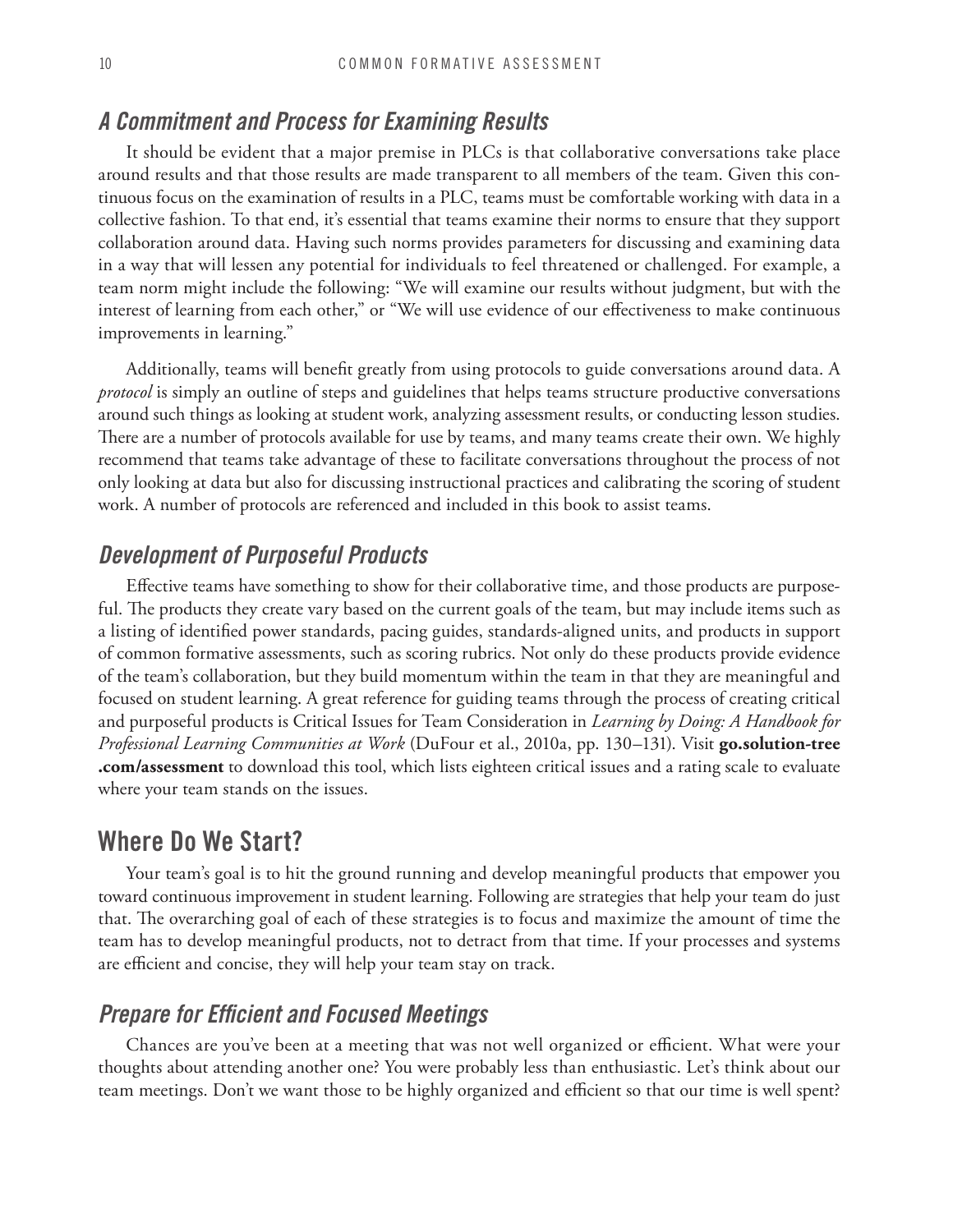Of course! Here are some strategies that teams have found helpful for running organized and efficient team meetings:

- **Define roles—**It's important to establish roles for team meetings. These roles may include a meeting facilitator, the timekeeper, and a recorder. While roles may not be held by the same individual each meeting, it's a good idea to begin with the same person facilitating until the team matures and has built capacity for that role.
- • **Have clear agendas and keep notes—**Meeting agendas should inform and guide whatever discussions will be taking place about student learning. In general, they will follow one or more steps of the Plan, Do, Study, Act cycle. Consider the sample in figure 1.1.

**Meeting focus:** Identify greatest area of need (GAN) in seventh-grade English language arts (writing), and develop quarterly SMART goal.

#### **Agenda:**

- • Examine data from previous writing assessments to identify common areas of need based on grade-level writing rubric.
- Identify goal for improvement in specific learning target writing based on the findings.
- Write SMART goal and an action plan for accomplishment of the goal.

**Next time:** Create common formative assessment focused on identified learning targets.

#### Figure 1.1: Seventh-grade English language arts team meeting agenda.

As you can see, while not complicated, this agenda is clear about what the team will accomplish during members' time together. Additionally, the agenda includes a conversation about the team's next steps. Agendas and notes are helpful not only to ensure that there's productive work from meeting to meeting but to inform members of the team who were unable to attend. Recording notes throughout the meeting creates a group memory of conversations, decisions, and next steps that will carry forward the team's momentum through the next meeting. These notes should be shared with everyone on the team, and they will serve as a basis for creating the next agenda. They have an added benefit in that they help team members hold one another accountable for decisions made at each meeting.

• **Stay organized—**The work you will be doing as a collaborative team isn't necessarily linear, and at times, the paperwork may pile up. Meeting notes, assessment data, drafts of common formative assessments, and standards documents can end up in a mess, or worse yet, unavailable when they're needed in the midst of a team meeting. We highly recommend using data notebooks organized into critical sections. Ideally, each member of the team will have a copy of this notebook so that everyone can be on the same page (literally and figuratively!).

#### *Focus Your Team's Efforts With Clear Goals*

Establishing norms—collective commitments—is a great first step for teams, but it's important to translate those good intentions into results. Begin by examining data to determine the greatest area of need in student learning, and then set clear and measurable targets for improvements in those areas. In PLCs, these targets are expressed as *goals*—"measurable milestones that can be used to assess progress in